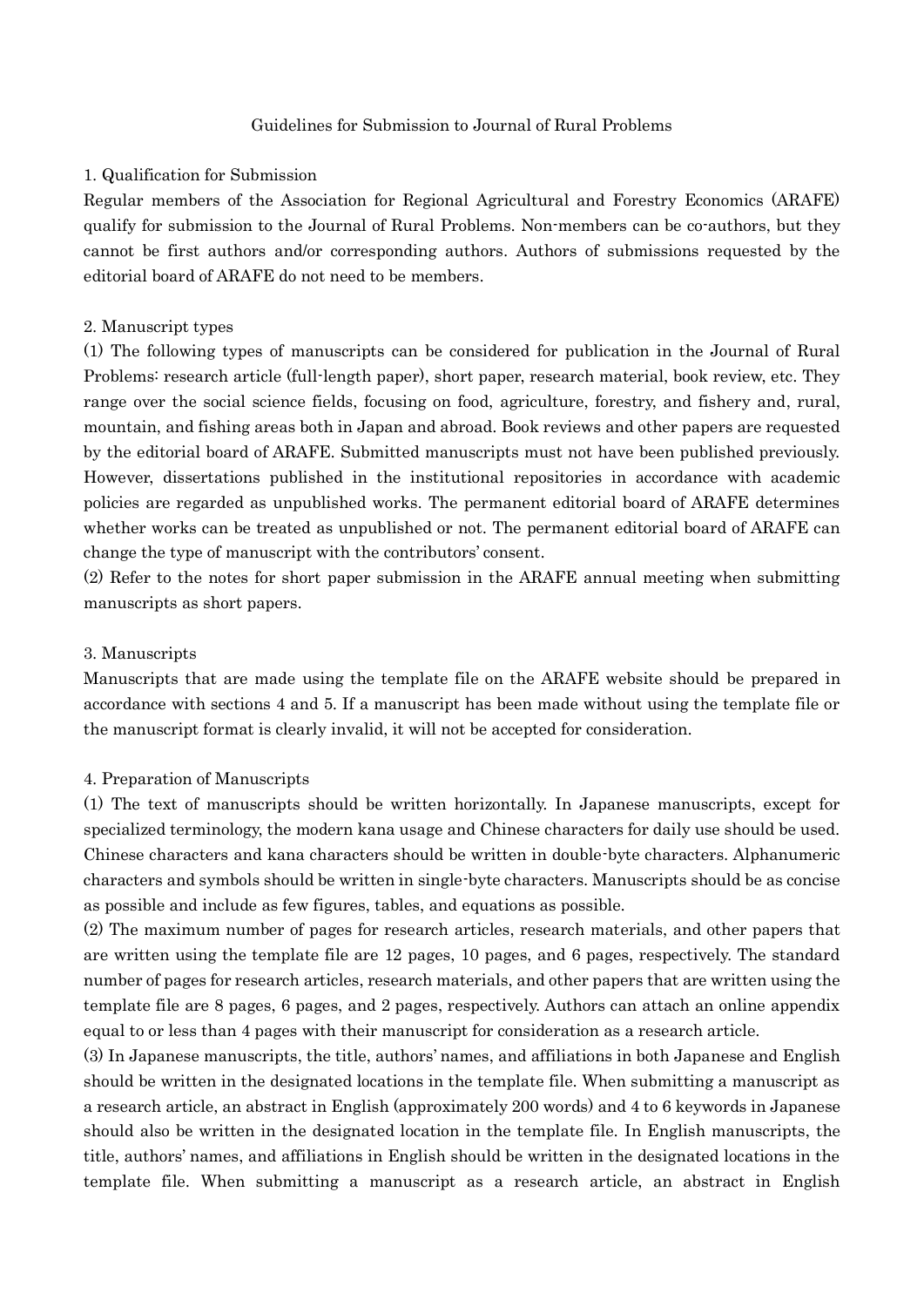(approximately 200 words) and 4 to 6 keywords in English should also be written in the designated location in the template file.

(4) The article structure, punctuation marks, units, notes, citations, and reference list should be prepared in accordance with the technical guidelines for submission to the Journal of Rural Problems.

# 5. Preparation of Figures and Tables

Figures and tables that are consecutively numbered through manuscripts should be described as follows: Fig. 1, Table 1. Figures and tables should be pasted in the required locations in the manuscripts. Figures that have explanations and symbols appended should be accurate and clear. To ensure readability, do not excessively reduce the sizes of figures and tables.

## 6. Submission of Manuscripts

In accordance with the procedure mentioned in the ARAFE website, contributors should submit the following electronic files to the editorial board of ARAFE: (1) a PDF file and a Word file of the manuscript and (2) a PDF file of the article most closely related to manuscript (if needed).

## 7. Reception of Manuscripts

The reception date is the date when the manuscript is submitted to the editorial board of ARAFE.

# 8. Review and Resubmission of Manuscripts

(1) The final decision on whether to accept a manuscript is made by the permanent editorial board of ARAFE. Contributors will be notified of the decision within four months. A manuscript submitted as a research article will be reviewed by two or more referees. A manuscript will be reviewed up to three times in principle. The manuscript that is not accepted by the third review will be rejected.

(2) If a manuscript needs to be revised, contributors should resubmit the revised manuscript as soon as possible. After notification, when the resubmission takes more than thirty days, the revised manuscript will be processed as a new submission.

### 9. Acceptance of Manuscripts

The acceptance date is the date when the permanent editorial board of ARAFE decides to accept the manuscript. The permanent editorial board of ARAFE can request revisions of accepted manuscripts in accordance with the guidelines. If contributors make unrequested revisions, they need to obtain approval from the permanent editorial board of ARAFE. Accepted manuscripts are not returned to contributors. The publication order of accepted manuscripts is decided by the permanent editorial board of ARAFE.

### 10. Author's Proofreading

The author's proofreading is performed once, and authors can correct printing mistakes. However, the following are not allowed: correction of words and phrases unrelated to printing mistakes, addition of new words and phrases, and correction of figures and tables.

### 11. Publication Fees

(1) Contributors whose accepted manuscripts are published do not need to pay publication fees if their